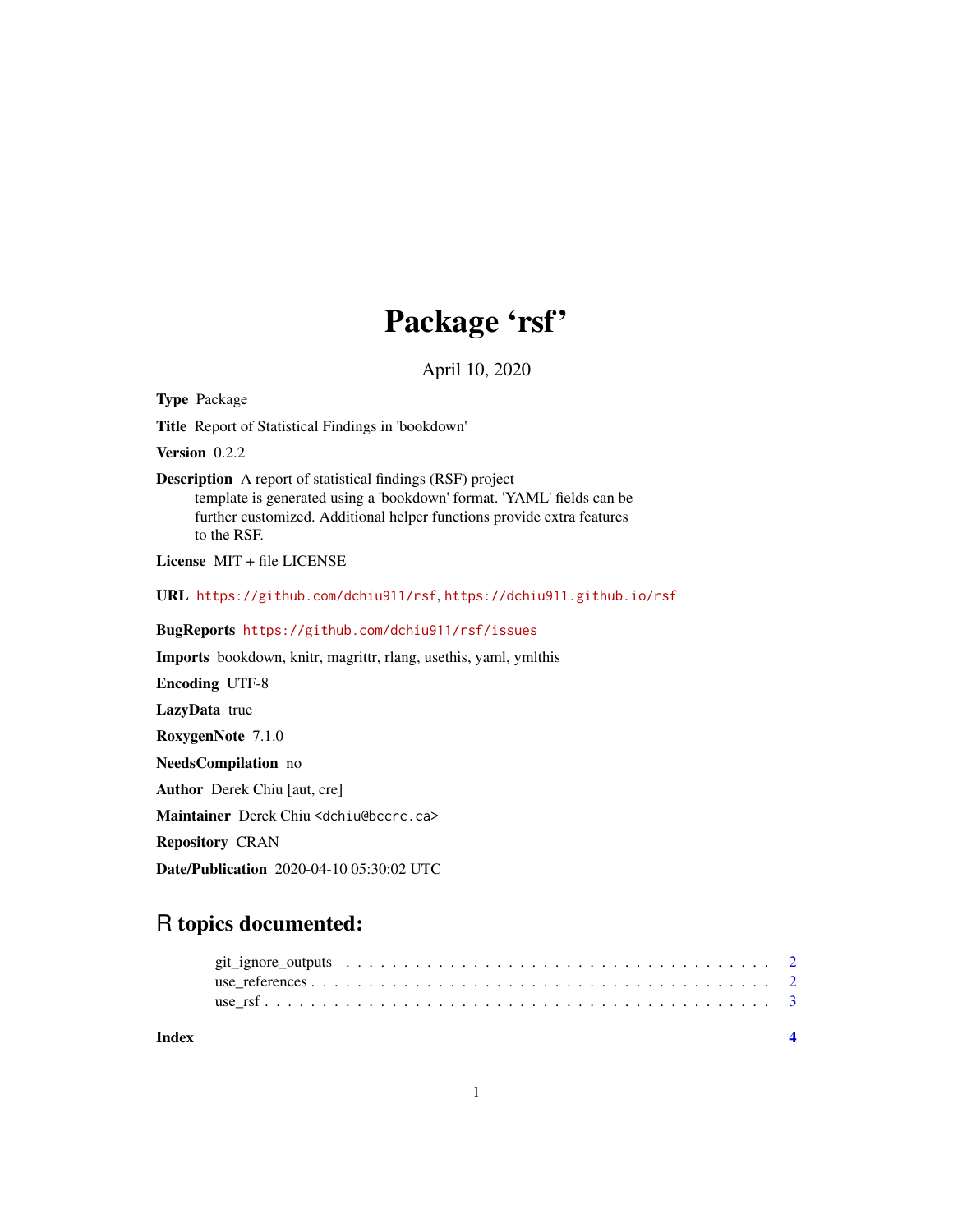<span id="page-1-0"></span>git\_ignore\_outputs *Git ignore generated outputs*

#### Description

Add generated reports, figures, and HTML libraries to .gitignore

#### Usage

git\_ignore\_outputs(path = ".", figs\_only = TRUE)

#### Arguments

| path      | path of the directory containing the input files gitignore and bookdown.yml. |
|-----------|------------------------------------------------------------------------------|
| figs_only | logical; if TRUE (default), only figures are git ignored.                    |

#### Examples

```
wd <- tempdir()
savedir <- setwd(wd)
file.copy(list.files(system.file("extdata", package = "rsf"),
                    full.names = TRUE, all.files = TRUE, no.. = TRUE), ".")
file.rename("gitignore", ".gitignore")
git_ignore_outputs(figs_only = FALSE)
setwd(savedir)
```
use\_references *Use references*

#### Description

Add a References section at the end of the RSF.

#### Usage

```
use_references(path = ".", number = 99)
```
#### Arguments

| path   | path of the directory containing the input files index. Rmd, _output.yml, preamble. tex. |
|--------|------------------------------------------------------------------------------------------|
| number | number prepended to references Rmd source file.                                          |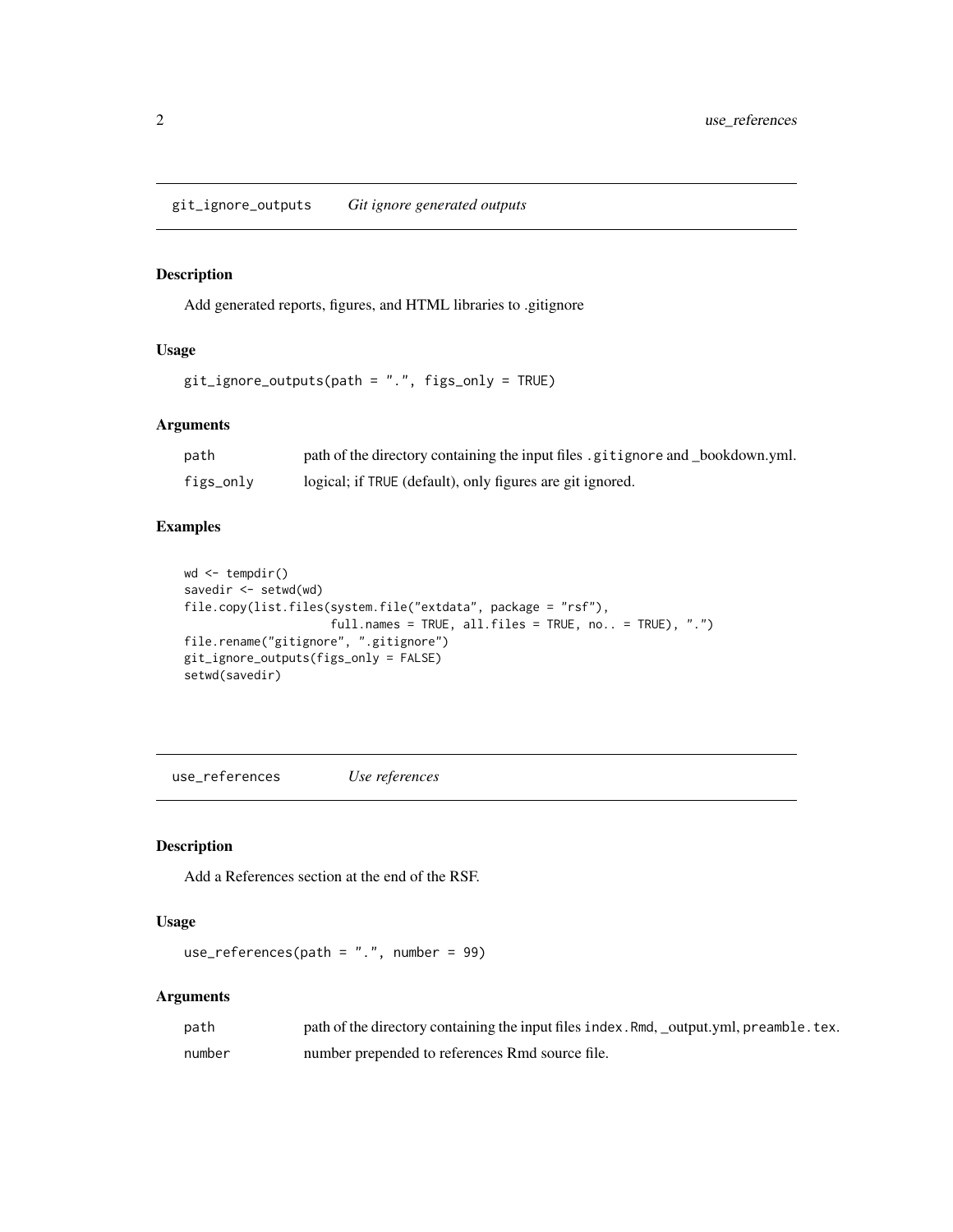<span id="page-2-0"></span> $use\_rsf$  3

#### Examples

```
wd <- tempdir()
savedir \leq setwd(wd)
file.copy(list.files(system.file("extdata", package = "rsf"),
                     full.names = TRUE), ".")
use_references(number = 4)
setwd(savedir)
```
#### use\_rsf *Use RSF project template*

#### Description

Opens a new R project using the RSF template. Intended for use in RStudio, not interactively.

#### Usage

use\_rsf(path, ...)

#### Arguments

| path                    | project path                                                                                                                                                       |
|-------------------------|--------------------------------------------------------------------------------------------------------------------------------------------------------------------|
| $\cdot$ $\cdot$ $\cdot$ | additional configurations for bookdown.yml as described in https://bookdown.<br>org/vihui/bookdown/configuration.html. Currently, only output_dir is<br>supported. |
|                         |                                                                                                                                                                    |

#### Details

This function is called when the user selects File > New Project > New Directory > Report of Statistical Findings using bookdown. The directory name and output directory can be specified.